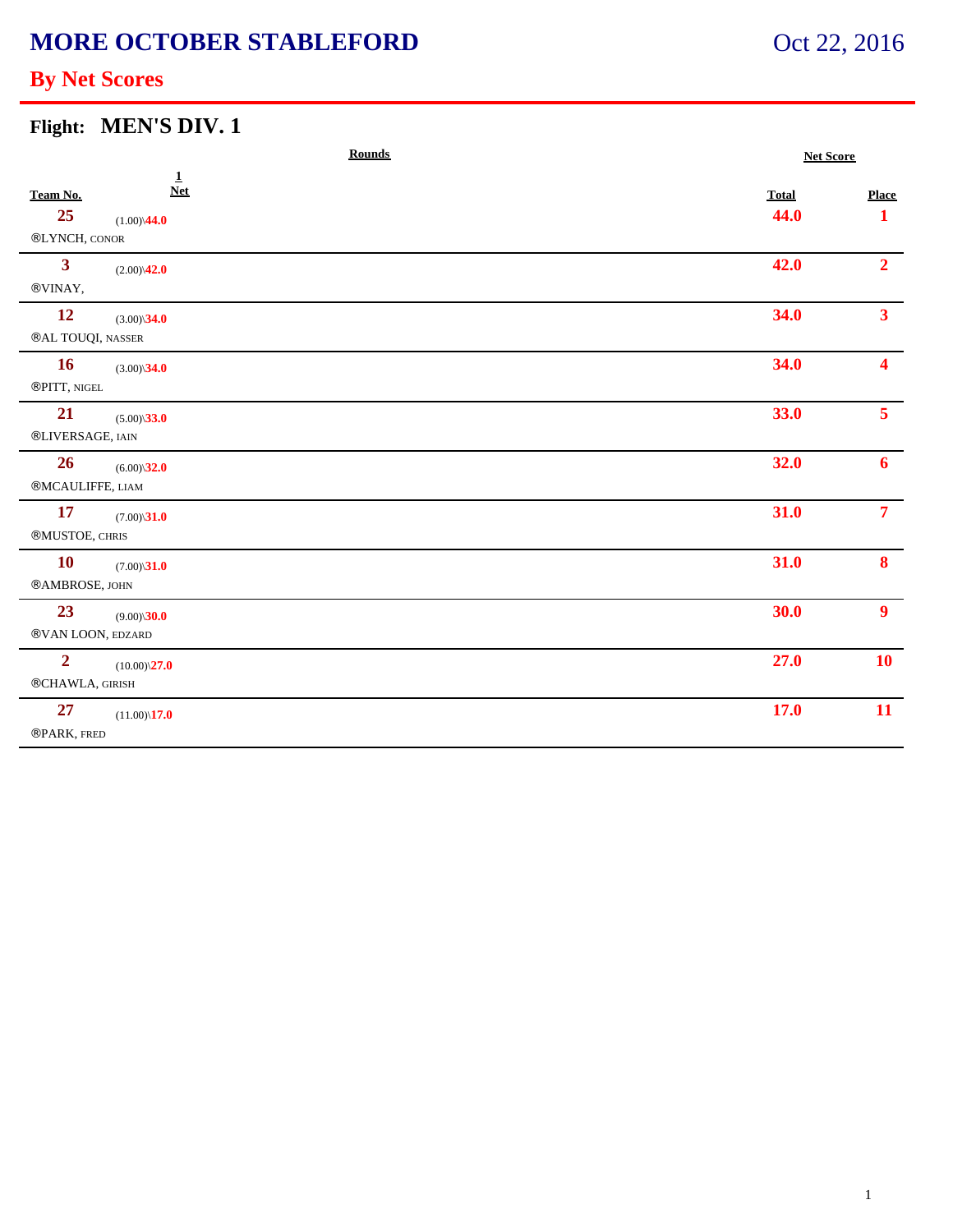# **MORE OCTOBER STABLEFORD**

# Oct 22, 2016

### **By Net Scores**

|  | Flight: MEN'S DIV. 2 |
|--|----------------------|
|--|----------------------|

| <b>Rounds</b>                                  |              | <b>Net Score</b>       |  |
|------------------------------------------------|--------------|------------------------|--|
| $\mathbf{1}$<br><b>Net</b><br>Team No.         | <b>Total</b> | <b>Place</b>           |  |
| <b>11</b><br>$(1.00)\sqrt{41.0}$               | 41.0         | $\mathbf{1}$           |  |
| ®KAZDAL, RECEP                                 |              |                        |  |
| $5\phantom{a}$<br>$(2.00)\sqrt{40.0}$          | 40.0         | 2 <sup>1</sup>         |  |
| ®HENSON, RICK                                  |              |                        |  |
| 13<br>$(3.00)\sqrt{38.0}$                      | 38.0         | $\overline{3}$         |  |
| ®WRIGHT, MARTIN                                |              |                        |  |
| $\overline{\mathbf{4}}$<br>$(4.00)\sqrt{33.0}$ | 33.0         | $\boldsymbol{\Lambda}$ |  |
| ®MENON, KRISH                                  |              |                        |  |
| $\overline{7}$<br>$(4.00)\sqrt{33.0}$          | 33.0         | 5 <sup>1</sup>         |  |
| ®KOULI, PAWAN                                  |              |                        |  |
| <b>18</b><br>$(6.00)\$ 32.0                    | 32.0         | 6                      |  |
| ®REDDY, MIKE                                   |              |                        |  |
| $\boldsymbol{9}$<br>$(7.00)\sqrt{31.0}$        | 31.0         | 7 <sup>7</sup>         |  |
| ®DUTTA, MITRANGSHU                             |              |                        |  |
| $\mathbf{1}$<br>$(7.00)\$ <b>31.0</b>          | 31.0         | 8                      |  |
| ®SAPRE, NITIN                                  |              |                        |  |
| <b>15</b><br>$(9.00)\sqrt{22.0}$               | 22.0         | 9 <sup>1</sup>         |  |
| ®MORENO, CARLOS                                |              |                        |  |
| <b>19</b><br>$(10.00)\$ <b>16.0</b>            | 16.0         | <b>10</b>              |  |
| ®VEEKEN, KEES                                  |              |                        |  |
| 22<br>$)\langle 9,999.0$<br>$\left($           |              |                        |  |
| ®CONDON, KERRY                                 | Withdrawn    |                        |  |